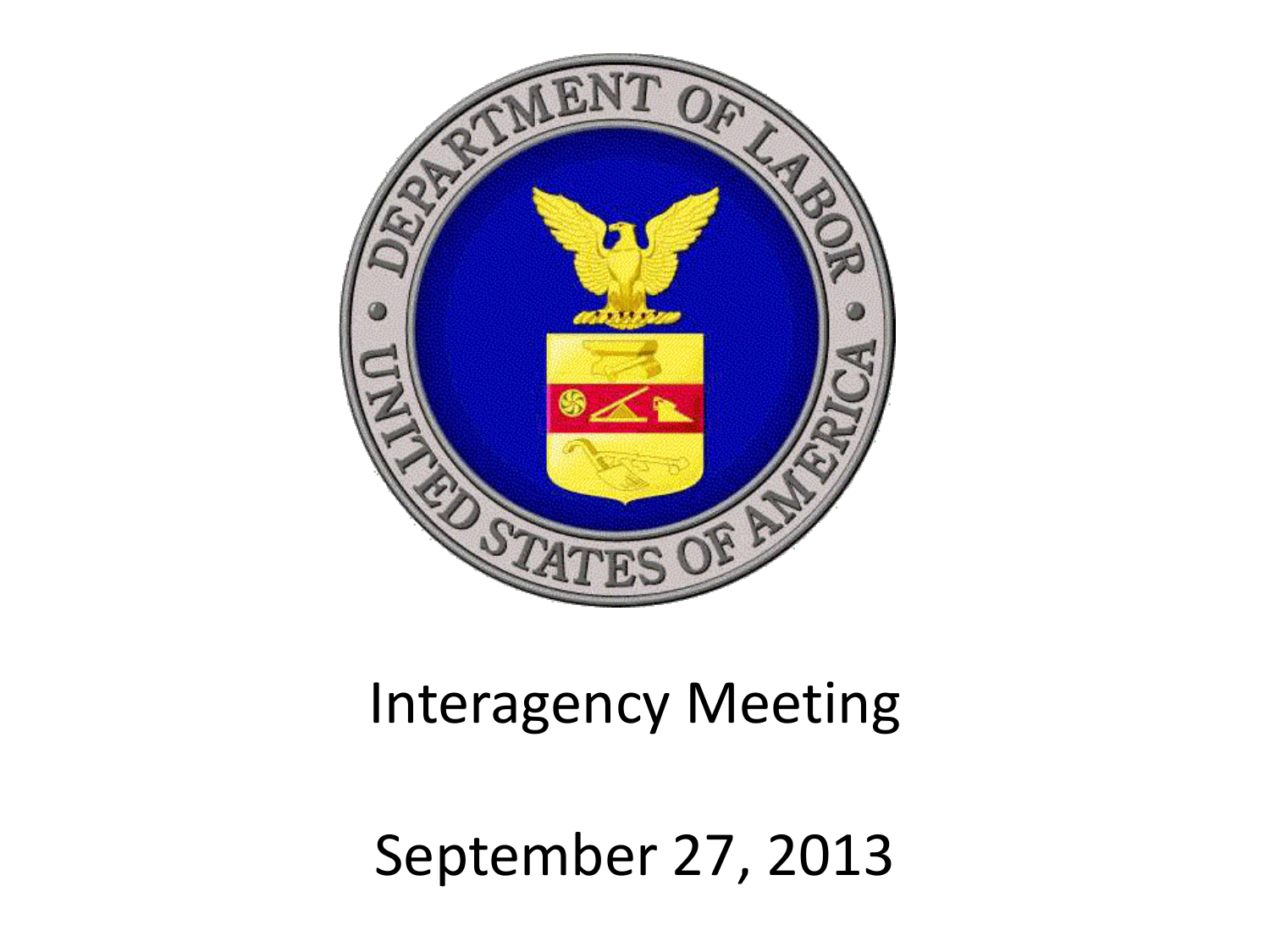### Interagency Meeting



### Gary Steinberg Acting Director, Office of Workers' Compensation Programs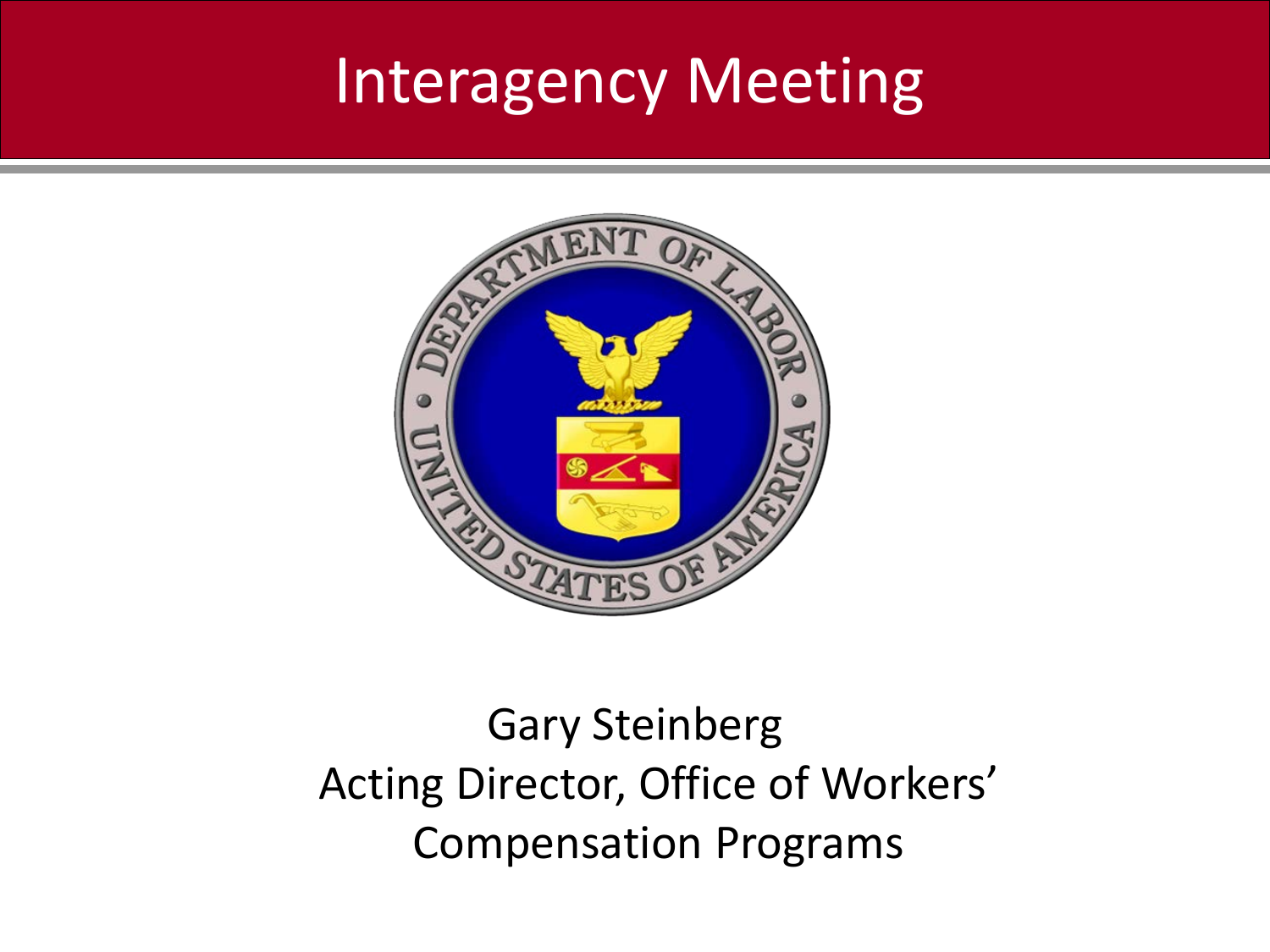## DOL Strategic Plan

**Engaging in Stakeholder Consultation and Outreach**

**OWCP Strategic Goal 5 - Foster Improved Communication and Collaboration with Customers and Stakeholders**

- We want to hear from you
- Collect your feedback on proposed strategies and ideas on achieving our priorities
- Consider your views and concerns while writing the plan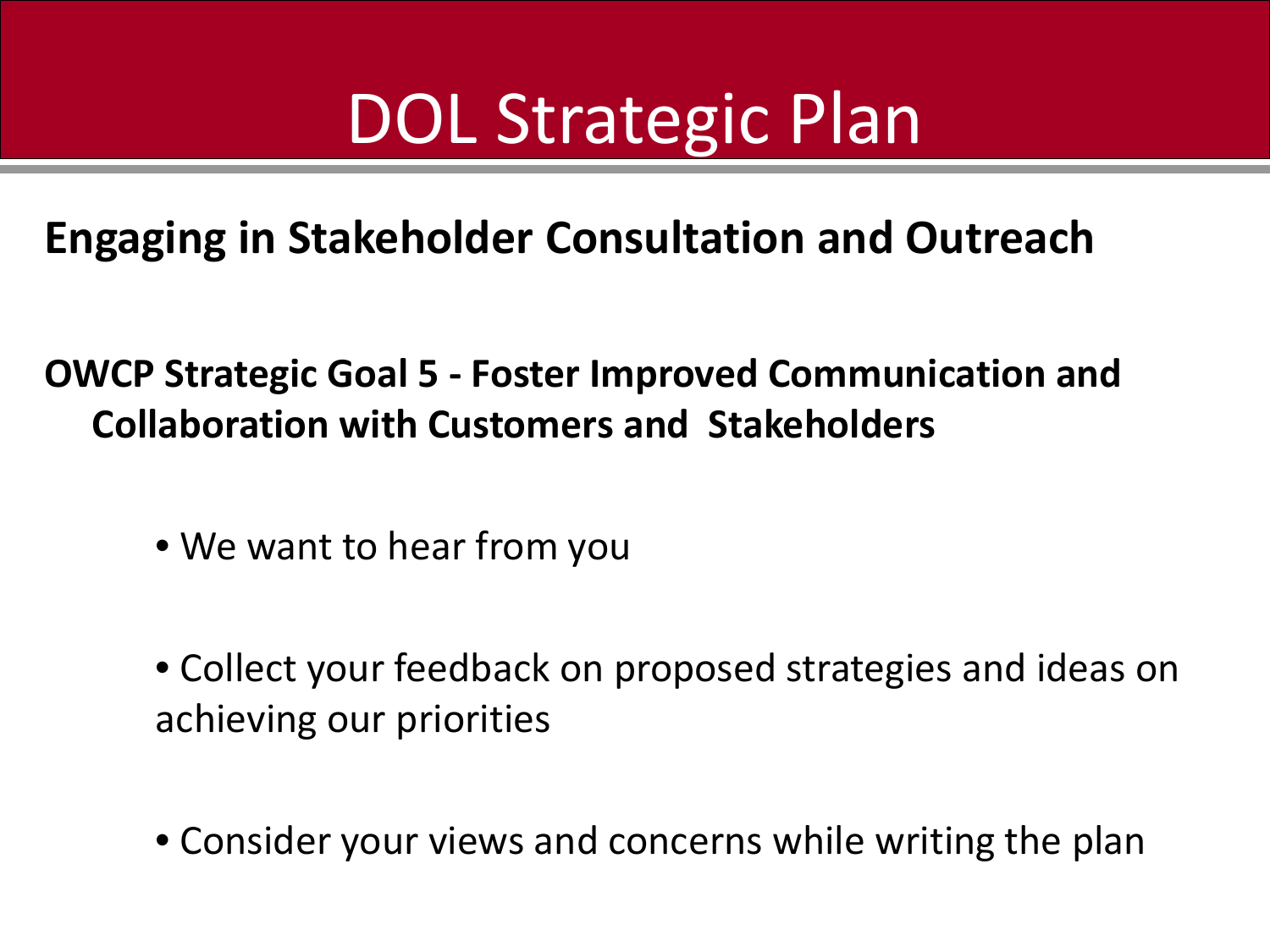## DOL Strategic Plan

#### **The Strategic Plan highlights this Administration's goals and shared values**

• **Our Strategic Plan is about** *workers,* and makes the impact and outcomes of our work the top priority of the Department. It's not enough to simply do the work; the work needs to matter in a measurable way. This plan gauges our success as a team in achieving the results America's workers need by measuring the direct impact on their lives.

• **Our Strategic Plan is about** *accountability* to both ourselves and the American people. In addition to measuring the outcomes and impact of our work, this plan underwent a comprehensive outreach and public comment period. The results of that process are available to the public, and as a result our work is more focused and effective.

• **Our Strategic Plan is about doing what** *works.* By using data and evidence to drive our budget development and program planning while constantly evaluating the impact and outcomes of our work, we ensure that our collective efforts are as effective as possible.

#### • **DOL's Vision for the Future: Good Jobs for Everyone**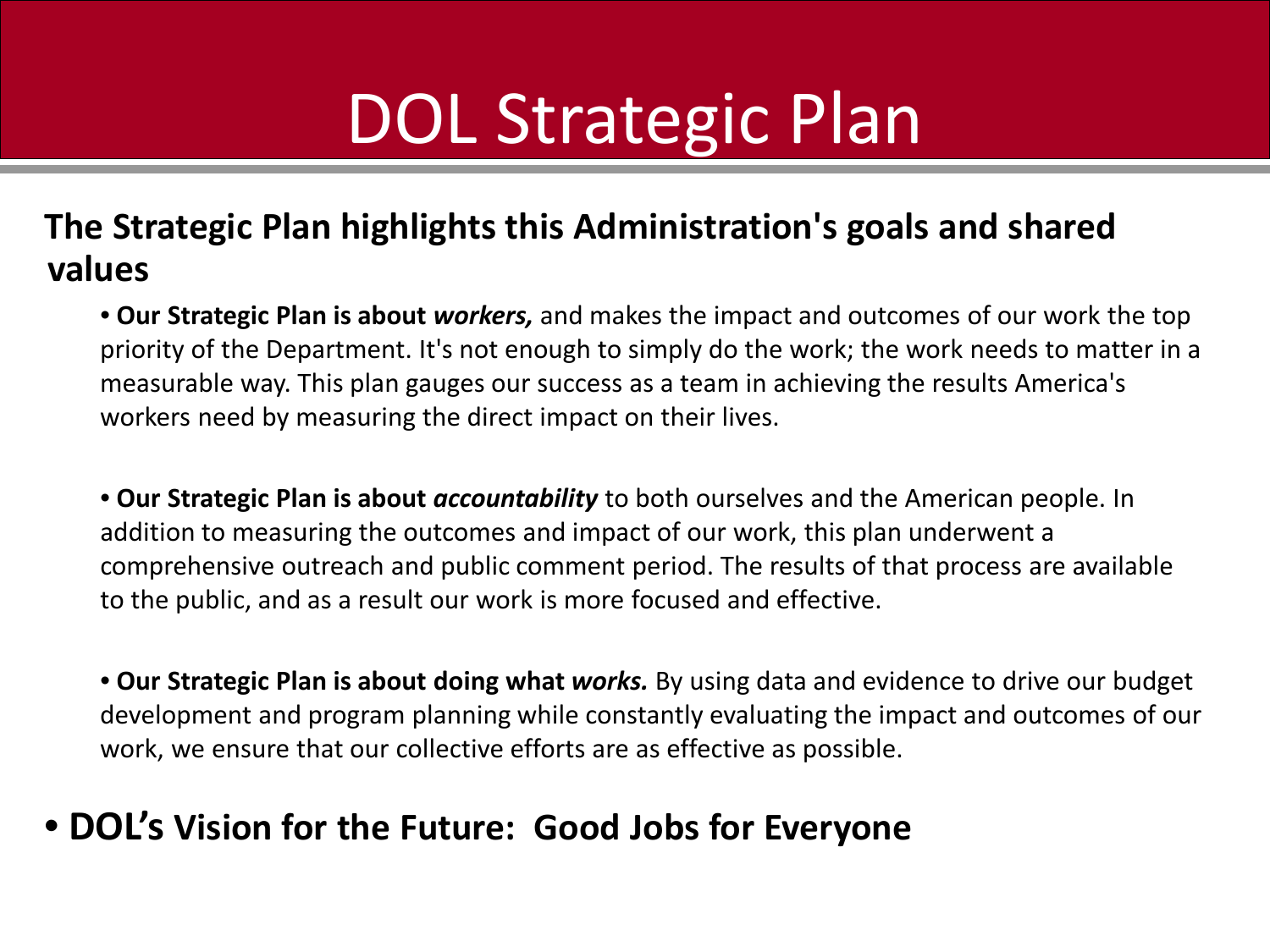## DOL Strategic Plan

#### • **Tasks DOL agencies to reform how they do business**

• Agencies were asked to develop and undertake new strategies focused on innovation, evaluation, and improved implementation

• Central to these efforts is the ongoing evaluation of strategies and outcomes which will, in turn, foster a culture that emphasizes continuous improvement in all DOL agencies

• Ensure that all workers are aware of and have access to our programs

• Let the public see what we're doing. Strive for transparency.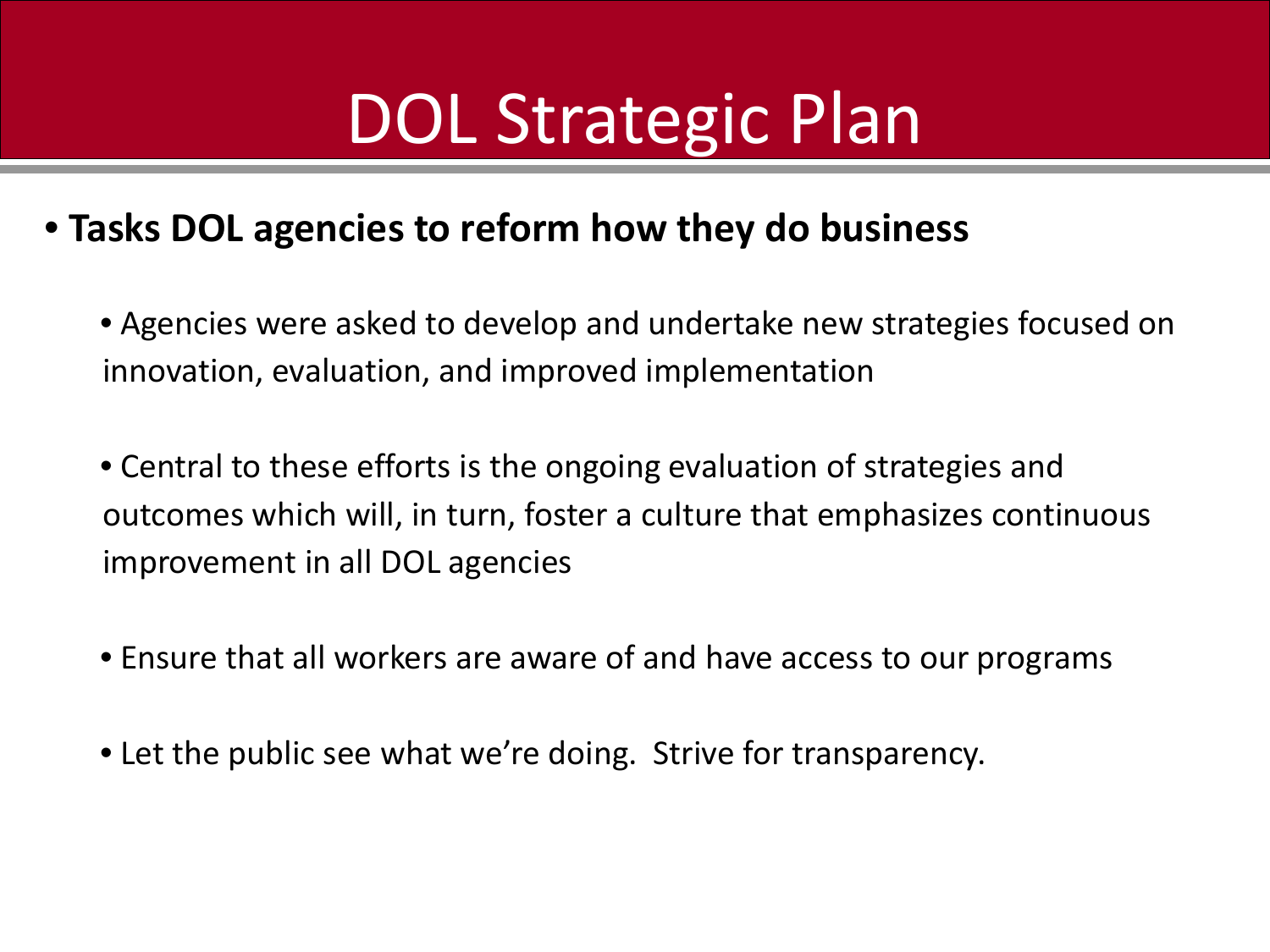# DOL Strategic Goals

- **1. Prepare workers for good jobs and ensure fair compensation**
- **2. Ensure workplaces are safe and healthy**
- **3. Assure fair and high quality work-life environments**
- **4. Secure health benefits and, for those not working, provide income security**
- **5. Produce timely and accurate data on the economic conditions of workers and families**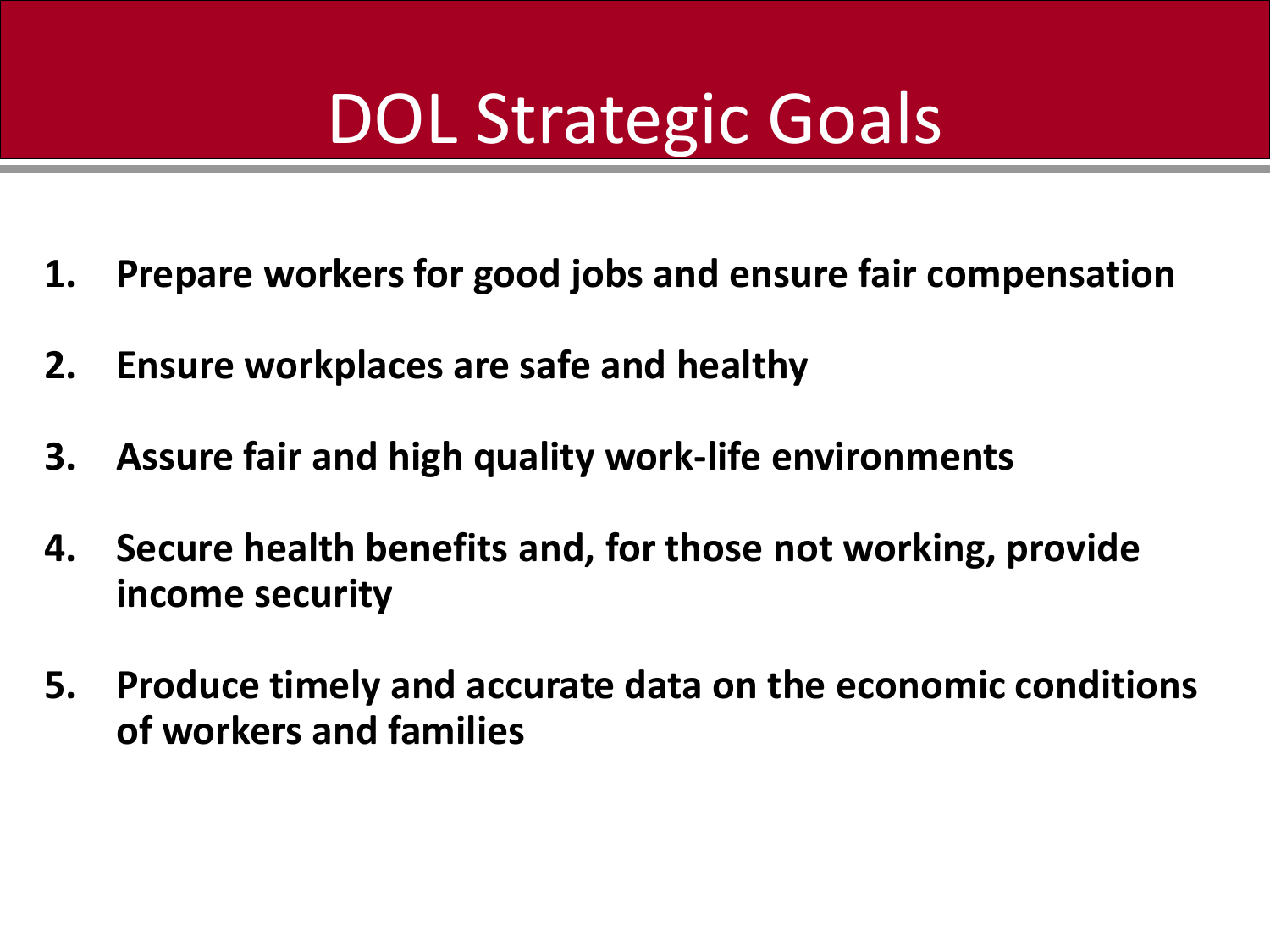# OWCP and the DOL Strategic Plan

OWCP supports:

- **Strategic Goal 4 – Secure health benefits and, for those not working, provide income security**
	- **Strategic Outcome Goal 4.1 – Provide income support when work is impossible or unavailable and facilitate return to work**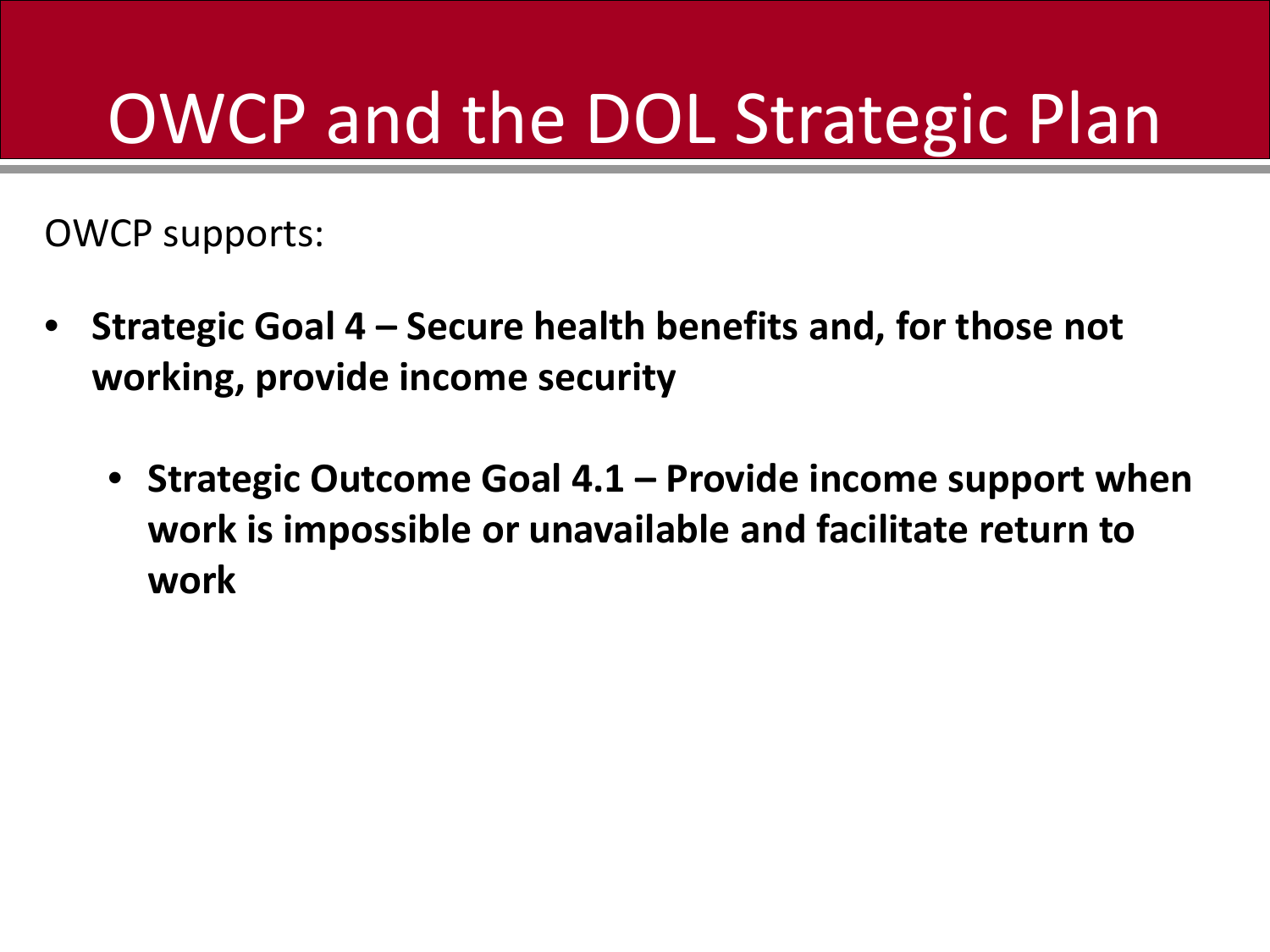## Performance Goals OWCP

#### **OWCP's Division of Federal Employees Compensation will measure performance in their areas using the following metrics:**

- Percent of Federal Employees with work-related injuries or illness coming under FECA's disability management that are reemployed by non-Postal Federal Agencies with 2 years
- Percent of Notice of Injury/Illness filings by non-Postal Agencies within 10 work days
- Percent of Wage Loss filings by non-Postal Agencies within 5 work days
- Percent of wage-loss claims processed by DFEC within 75 calendar days: all claims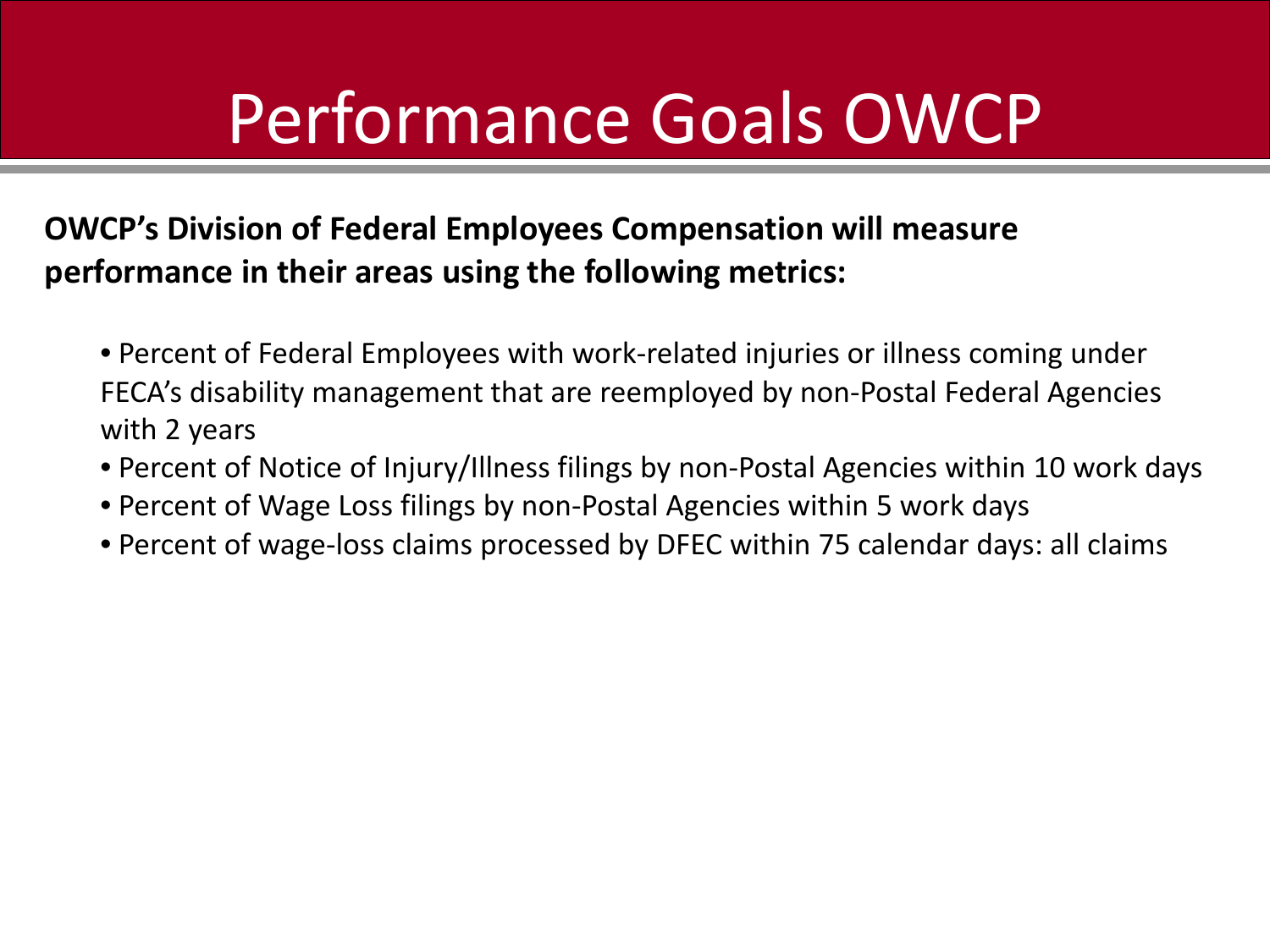#### **Ensure income support**

- *Facilitate the speed and quality of claims intake*
	- Emphasize to stakeholders the importance of timely filing of claims and the provision of accurate information with the initial submission
	- Educate stakeholders about their role under OWCP program requirements and performance expectations
	- Automate data exchange and expand the conversion of OWCP case files to electronic form
	- Increase the timeliness and security of information exchanges with claimants, employers, carriers, medical providers, et.al.
- *Improve the quality and efficiency of claims processing*
	- Encourage quick scheduling of OWCP-ordered medical examinations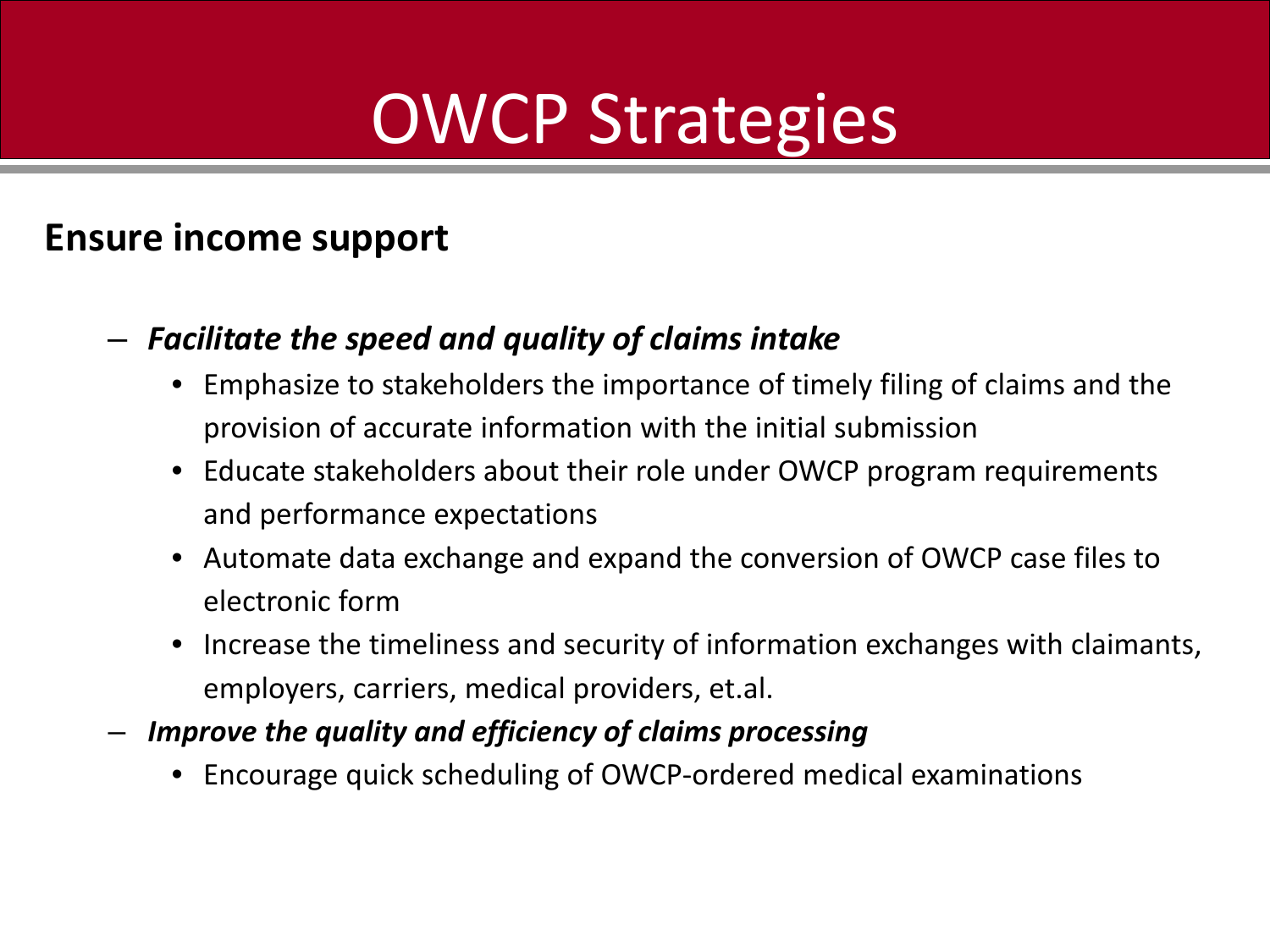#### **Ensure income support**

- *Improve the accuracy, timeliness and quality of benefits delivered by OWCP*
	- Improve the quality of medical evidence submitted
	- Reinforce the concept of OWCP as a fair and balanced adjudicator
	- Foster better understanding of claims decisions issued
	- Use higher-credentialed physicians for diagnostic exams to increase the credibility of initial decisions
	- Reduce erroneous payments
	- Improve OWCP communications services
	- Improve overall program administration
	- Continue to collect feedback from customers and stakeholders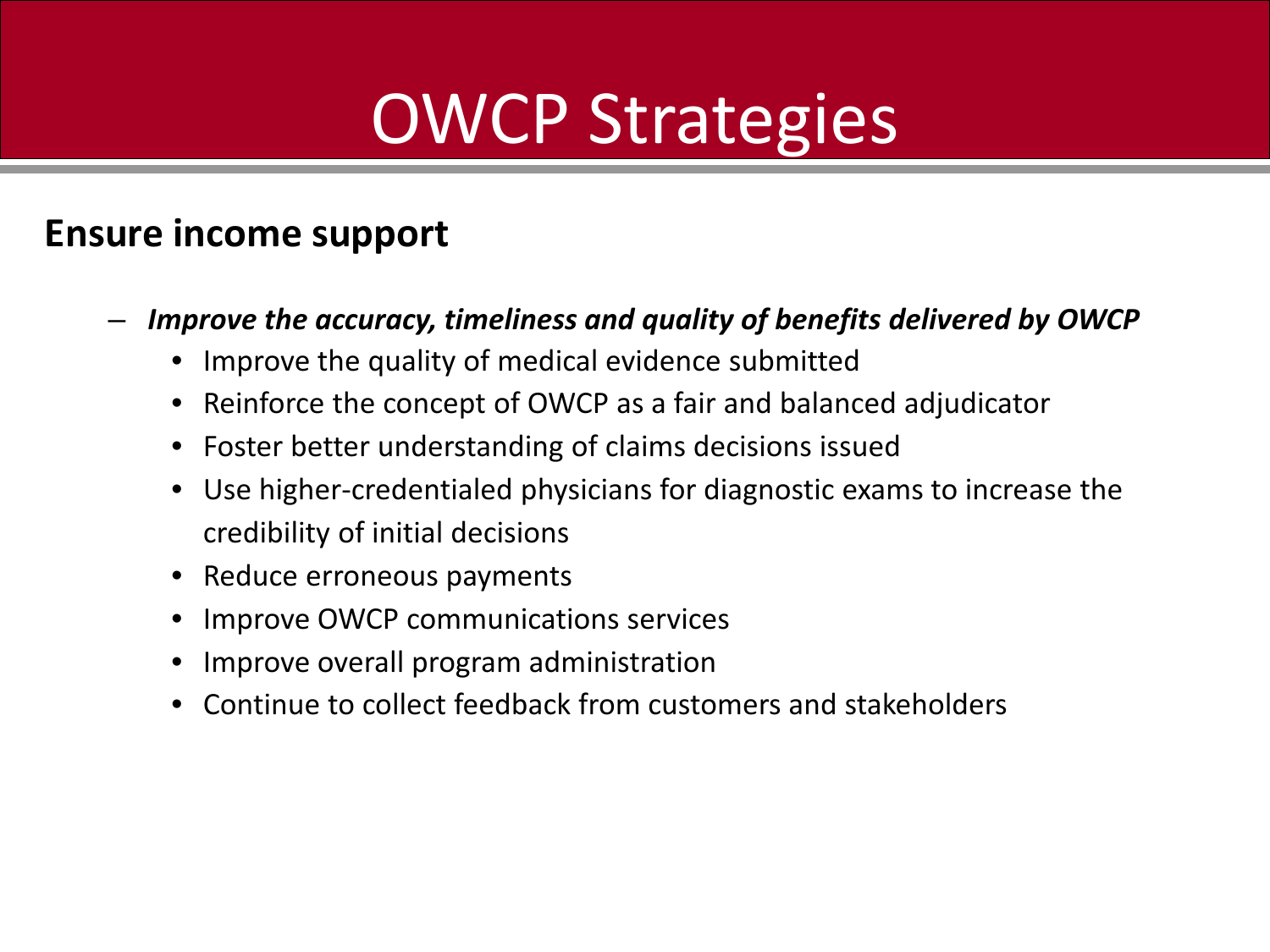#### **Facilitate return to work**

- *Assist claimants in obtaining timely treatment, return to work assistance and vocational rehabilitation, help them return to gainful work as soon as they are able*
	- Coordinate Disability Management resources to speed referral of new injury cases to early intervention services
	- Provide services and monitor ongoing disability cases for improvement and readiness for return to work
	- Enhance processes to identify FECA benefit recipients with return to work capabilities/potential and speed their referral to intervention or vocational rehabilitation services
	- Expand reemployment pathways and opportunities for injured workers
	- Increase the number of injured workers placed in jobs when they cannot be reemployed
	- Ensure that injured workers who complete the Rehabilitation plan return to suitable work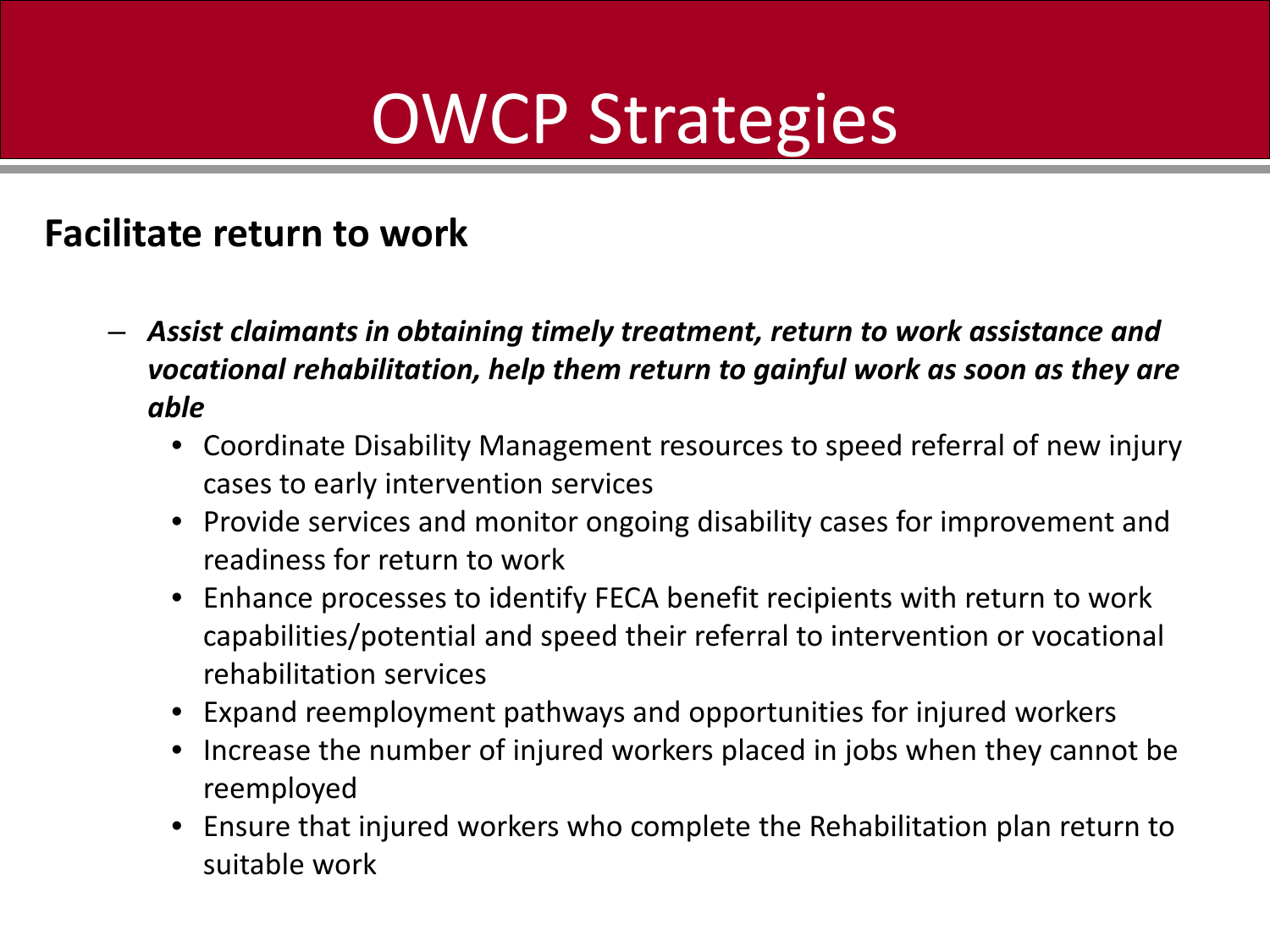#### **Facilitate return to work**

- *Partner with Stakeholders to improve Return to Work*
	- Maintain formal and informal communications and promote better coordination between the FECA program and the Executive Branch agencies to share and implement best practices
	- Assist Federal employers in targeting and improving management of cases
	- Use return to work practices to increase Federal employers' ability to reemploy and retain injured workers
	- Form bridges among top agency management, and agency workers' compensation and hiring personnel for return to work
- *Improve claims processing systems and use technology tools*
	- Implement document imaging, electronic submission of claims, and other tools to increase claims processing efficiency
	- Improve OWCP employers' access to claims information to enable better manage of their injury cases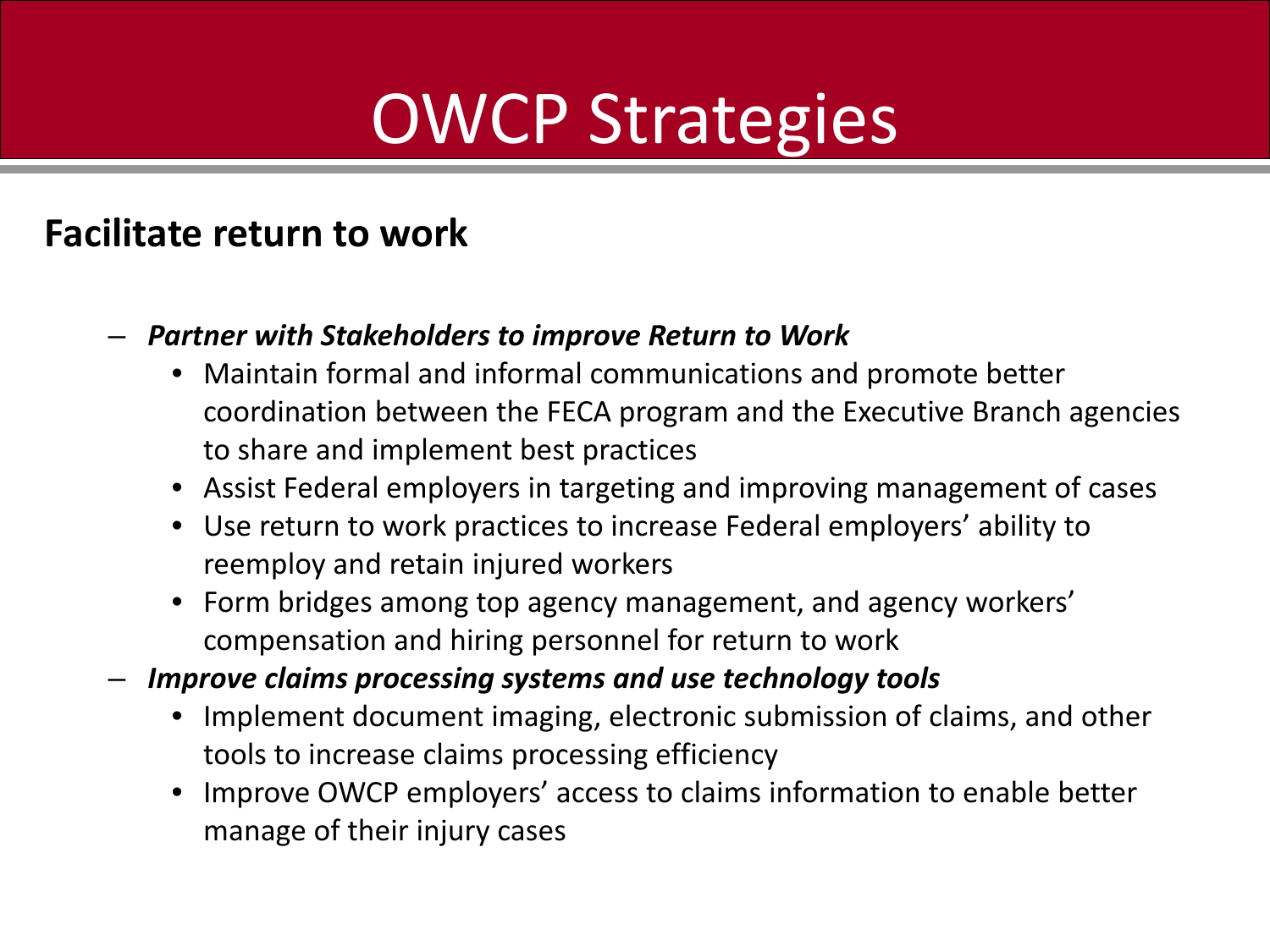### OWCP Strategic Plan

**Current OWCP Strategic plan has been finalized for 2014 – 2016**

**Supports the DOL Strategic plan by presenting new strategies and goals focused on innovation, evaluation, and improved implementation**

**Dealing with the current realities of government including decreased resources and increased demand, OWCP created a plan to:**

- Stay true to our mission
- Leverage our strengths across OWCP and with our DOL and external partners; look for opportunities to be greater than the sum of our parts
- Be aware of our vulnerabilities
- Use a strategic framework (plan) to guide decisions and investments
- Weave strategic planning and performance management into the fabric of our operations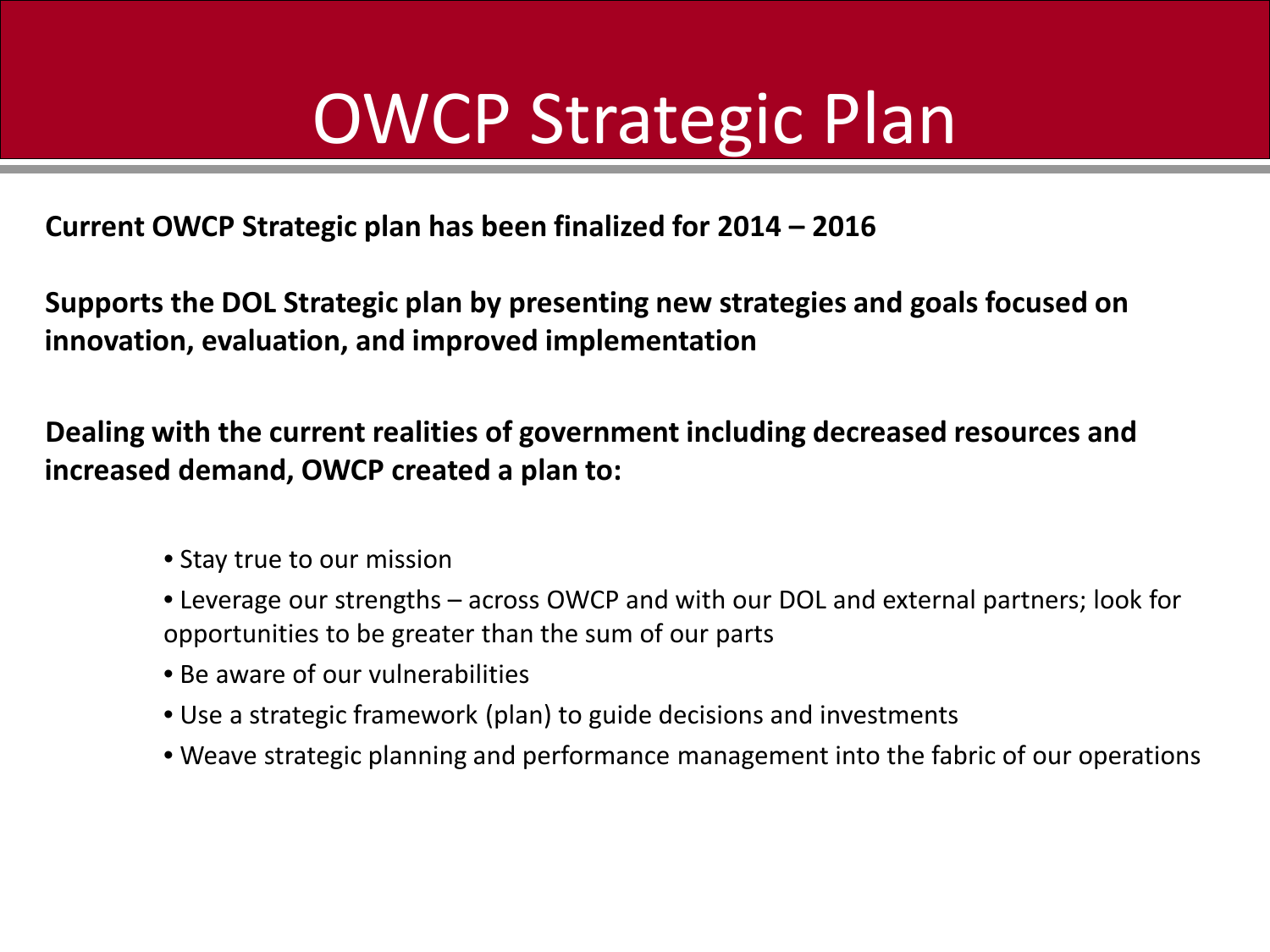### OWCP Strategic Plan

**OWCP Mission:** Protect the interests of workers who are injured or become ill on the job, their families and their employers by making timely, appropriate, and accurate decisions on claims, providing prompt payment of benefits and helping injured workers return to gainful work as early as is feasible.

**OWCP Vision:** To be an innovative leader in the delivery of benefits and the sharing of timely and accurate information about our programs. OWCP will serve as a responsible steward of the resources entrusted to us and earn the trust and respect of those who rely on us for their health and economic well being.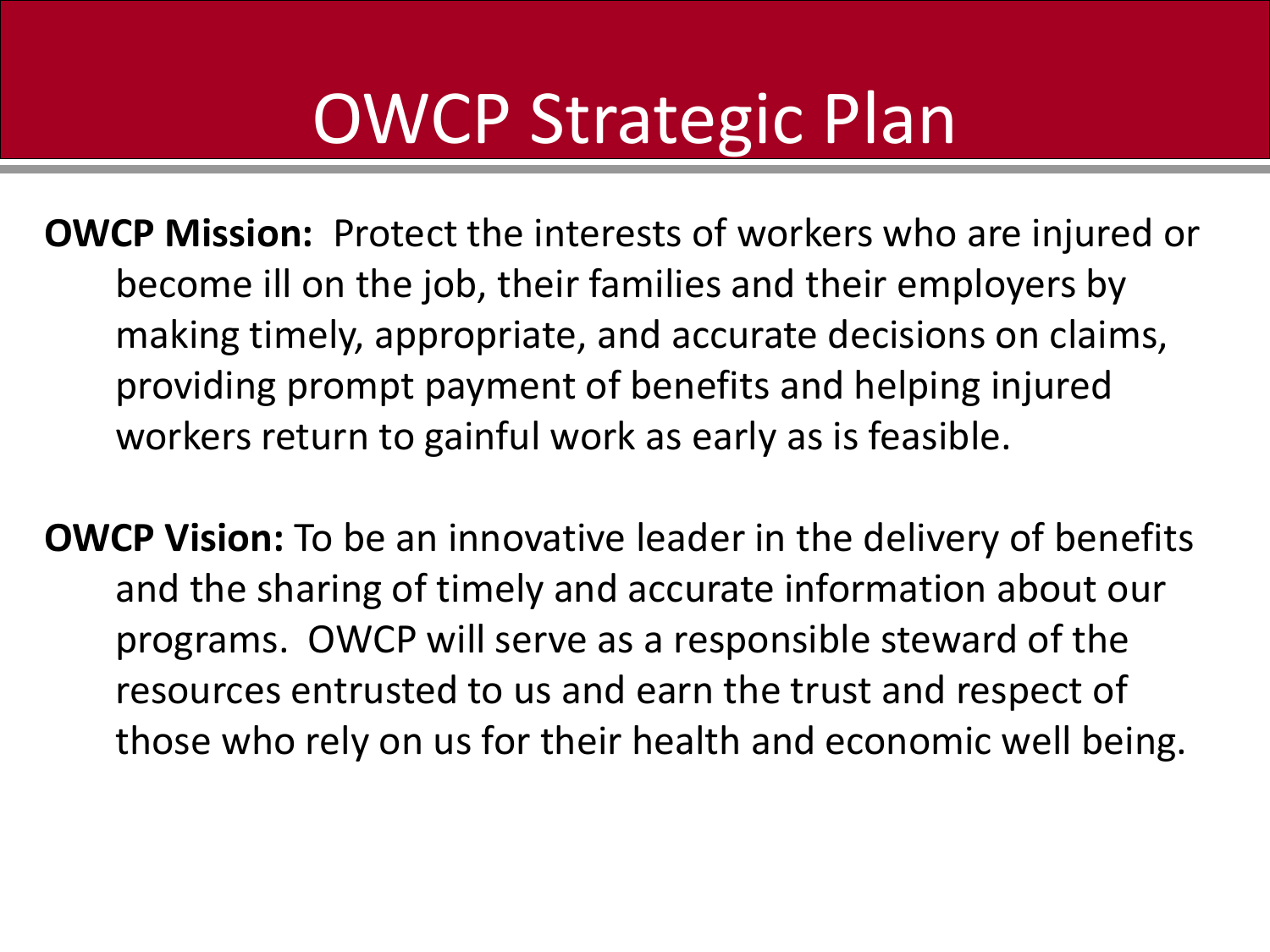### Our Seven Strategic Goals

- **1. Enhance Claims Adjudication and Issue Resolution**
- **2. Provide Timely and Accurate Processing & Payment of Benefits**
- **3. Enhance Recovery, Rehabilitation, and Employment Services for Injured Workers**
- **4. Provide Timely and Useful Policy, Procedures, Regulations, and Guidance**
- **5. Foster Improved Communication and Collaboration with Customers and Stakeholders**
- **6. Maintain the Highest Quality Environment for our Employees**
- **7. Enhance Operations, Infrastructure, and Governance**